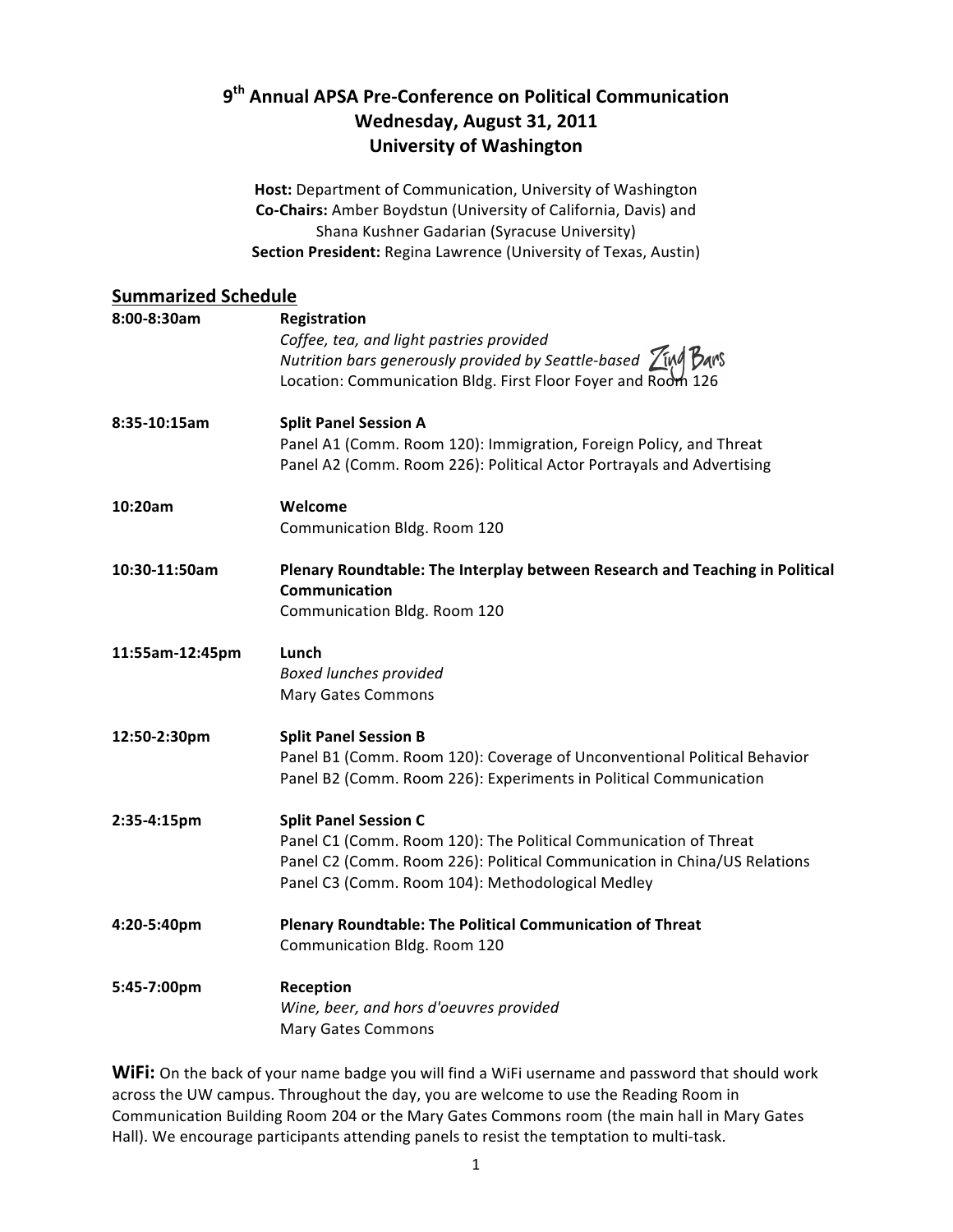## **Full Schedule**

**8:00.8:30am Registration** *Coffee, tea, and light pastries provided Nutrition bars generously provided by Seattle-based <i>Zime Bars* Location: UW Communication Bldg. First Floor Foyer and Room 126

**8:35-10:15am Split Panel Session A** 

PANEL A1: IMMIGRATION, FOREIGN POLICY, AND THREAT Location: Communication Bldg. Room 120 Chair: Martin Johnson (University of California, Riverside) Discussant: Travis Ridout (Washington State University)

## Paper 1 (8:35am): Media Frames and Immigration Debate Danny Hayes (American University)

This paper examines the frames that appeared in immigration coverage on U.S. television news from *May 2005 through June 2007, the last sustained period of public debate over immigration reform. I find* that the sources of competing frames -- those arguing for more restrictive versus more permissive policies -- were very different, raising important implication for mass opinion on immigration

## Paper 2 (8:50am): American Atrocity Revisited: U.S. Political and News Discourse in the Aftermath of the My Lai Massacre

## Chuck Rowling (University of Washington), Timothy Jones (Bellevue College) and Penelope Sheet (University of Amsterdam)

This study examines the discourse that emerged following the 1968 My Lai Massacre. Drawing upon *social&psychology,&we&demonstrate&that&White&House&and&military&officials&sought&to&limit&the&political&* fallout through the use of national identity-protective frames, which were then largely echoed by the *press,&despite&challenges&from&Congress*

## Paper 3 (9:05am): Belief in Propaganda: Perceptions of Public Service Advertisements on Chinese Television

## Ashley Esarey (Whitman College), Daniela Stockmann (Leiden University) and Zhang Jie (Communication University of China)

This paper utilizes focus groups conducted among Beijing residents to examine perspectives of public *interest advertisements on television. Beijing residents see public service advertisements, a common* form of propaganda, as more trustworthy than commercial advertisements, and are surprisingly supportive of state efforts to quide public attitudes.

## Paper 4 (9:20am): The Longest War Story: Elite Rhetoric, Public Opinion, and the War in Afghanistan Tim Groeling (University of California, Los Angeles) and Matthew Baum (Harvard University)

The unprecedented length of the Afghanistan war makes it an an interesting case for scholars of public *opinion&and&military&conflict.&We&examine&the&war&by&applying&our&"strategic&bias"&model&of&the&foreign&* policy communication process and examining the actions of the media, political elites, and public, as well as the objective "situation on the ground."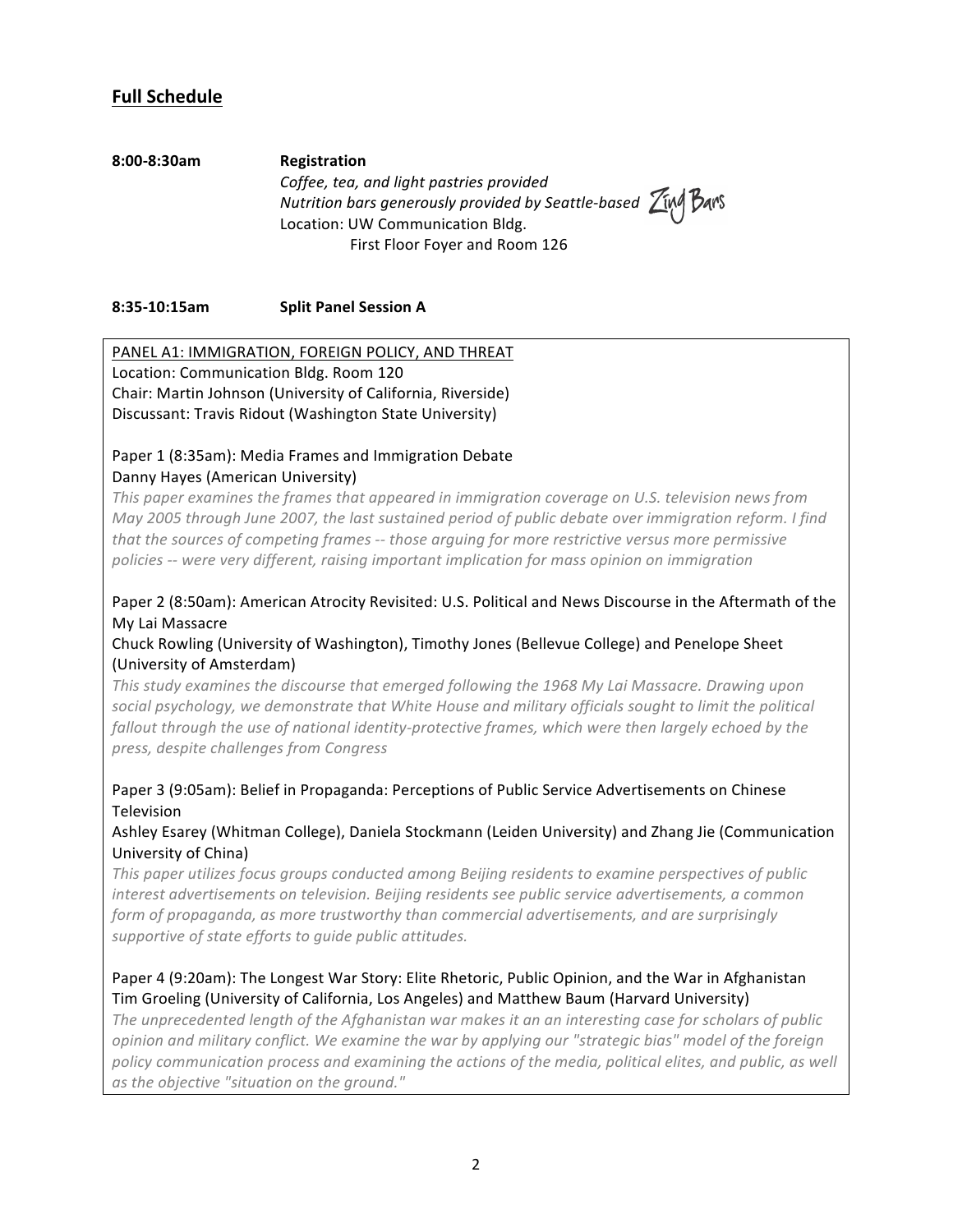## PANEL A2: POLITICAL ACTOR PORTRAYALS AND ADVERTISING

Location: Communication Bldg. Room 226

Chair: Claire Robinson (Massey University, New Zealand)

Discussants: Betty Hanson (University of Connecticut) and Stephanie Burkhalter (Humboldt State University)

## Paper 1 (8:35am): Vote for Me or Else! How Candidates Used the Threat of Potential Losses in the 2010 Presidential Elections in Ivory Coast

## Williams Yamkam (University of Arkansas, Fort Smith)

*Two candidates squared off in the run-off of the presidential elections. One is a Christian, from the South,* and is a beloved native son, whereas the other claims to be Moslem, from the North, and seems to be the candidate of the 'international community'. What (subtle) political threats did they use to win votes?

## Paper 2 (8:50am): Comparative Advertising and Strategy in U.S. House Elections Jack D. Collens (University of Georgia)

*In this paper, I examine the role of marketing professionals in campaigns for the U.S. House. Specifically, I* find that candidates behave strategically in their use of comparative advertising, a type of *advertisement&that&has&received&relatively&little&attention&in&political&science&but&is&prevalent&in&marketing& literature.*

## Paper 3 (9:05am): Rhetoric in Presidential Campaign Ads: Party Mobilizer, Public Informer or Both? Joseph Cobetto (University of Missouri, Columbia)

The presidential television ad is a ubiquitous feature of our presidential campaigns. This study analyzes texts from presidential campaign television ads from 1952-2008. This paper sets out to demonstrate if the rhetoric offered in these ads principally helps inform viewers generally, or really only helps *mobilize partisan&ones.*

## Paper 4 (9:20am): The Government'll Get You, If You Don't Watch Out! Communicating Populist Threats to the People

## John S. Nelson (University of Iowa)

*Populist politics are rampant. Notorious for resentments, they construct familiar threats, from bankers and&bosses&to&Washington&insiders. How&do&telespots&communicate&them? Populist&ads&from&1968& through 2010 use horror aesthetics for stock scenes of menace and response, with "champions" acting to* "take back" what is rightfully "the people's."

| 10:20am       | Welcome<br>Location: UW Communication Bldg. Room 120                                          |
|---------------|-----------------------------------------------------------------------------------------------|
| 10:30-11:50am | Plenary Roundtable: The Interplay between Research and Teaching in Political<br>Communication |
|               | Location: UW Communication Bldg. Room 120                                                     |
|               | Chair: Lilach Nir (The Hebrew University of Jerusalem)                                        |
|               | Participants: Michael Delli Carpini (University of Pennsylvania), Danny Hayes                 |
|               | (American University), Stephen Reese (University of Texas, Austin), Laura                     |
|               | Roselle (Elon University)                                                                     |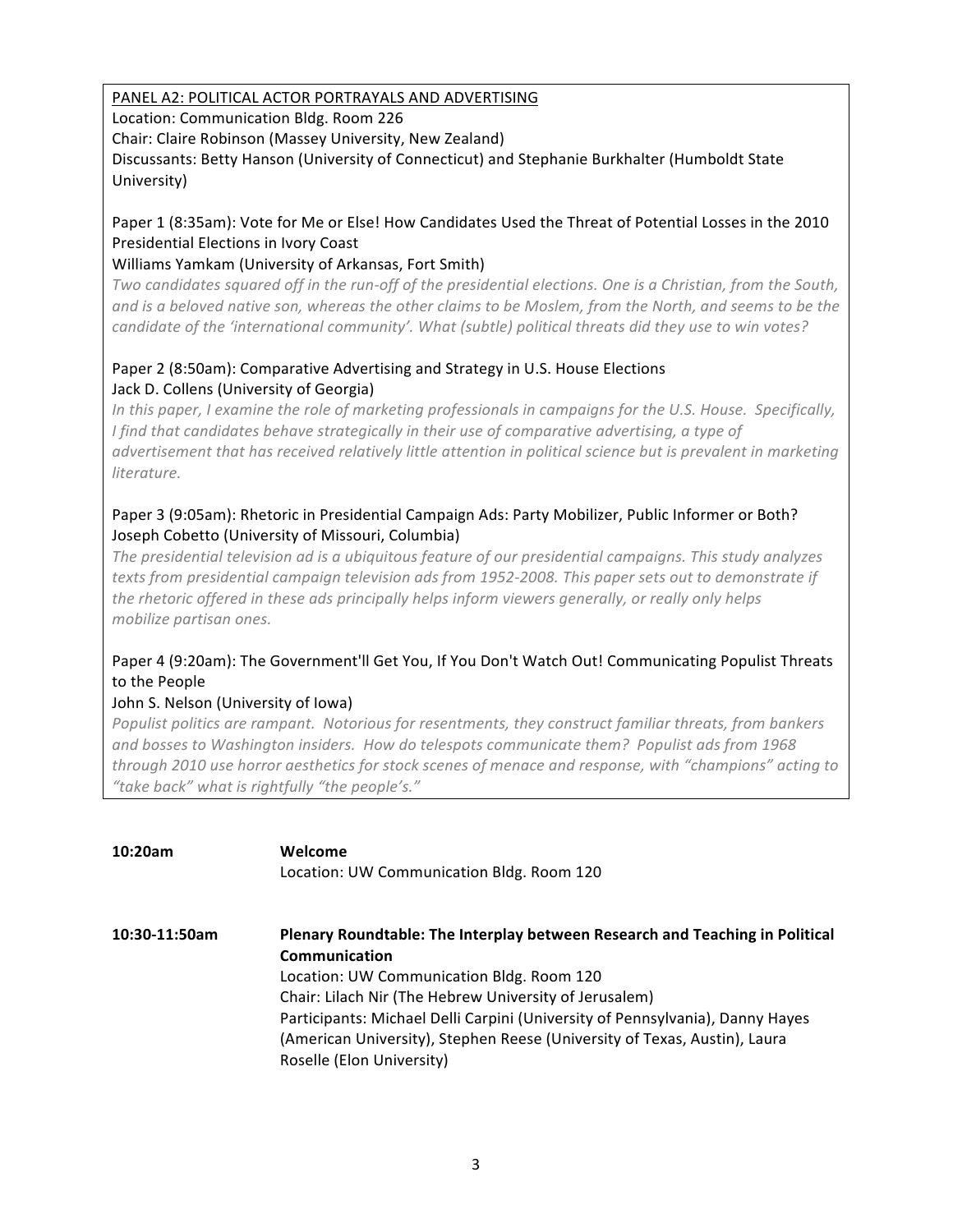**11:55am.12:45pm Lunch Boxed lunches provided** Location: Mary Gates Commons

#### **12:50-2:30pm Split Panel Session B**

#### PANEL B1: COVERAGE OF UNCONVENTIONAL POLITICAL BEHAVIOR

Location: Communication Bldg. Room 120 Chair: Leticia Bode (University of Wisconsin, Madison) Discussants: David Karpf (Rutgers University) and Tim Groeling (University of California, Los Angeles)

## Paper 1 (12:50pm): The language of threat in the rhetoric of #teaparty

#### G. R. Boynton (University of Iowa) and Glenn Richardson (Kutztown University)

The shooting of Representative Giffords and her constituents shocked the nation and brought to sharp *focus the potential consequences of the language of hate in politics. The debate, the language of #teaparty&leading&up&to&it,&and&the&language&stream&that&followed&is&the&focus&of&our&paper.&*

## Paper 2 (1:05pm): Tea for Three: Revisiting the Protest Paradigm and Media Coverage of the Tea Party Movement by Cable News Outlet

David A. Weaver (University of California, Santa Barbara) and Joshua M. Scacco (University of Texas, Austin)

The emergence of the 'Tea Party' movement stimulated much media coverage and commentary regarding movement participants and goals. This research examines cable news framing of the *movement through the lens of the protest paradigm and asks whether application of the paradigm* followed the ideological contours of each news source.

## Paper 3 (1:20pm): A Rising Tide of Tea and Ink: News Media Coverage of the Tea Party Movement versus Other Major Protests

## Damon T. Di Cicco (University of Washington) and Colin Lingle (University of Washington)

This content analysis explores how news coverage of the Tea Party compares with other major protests since 2003. We examine print and cable news content in terms of traditional protest representations, the reach of Tea Party messaging, and the use of American symbols and imagery to invoke national/citizen *identities*

## Paper 4 (1:35pm): Theories of Conspiracy Theories

#### Joseph M. Parent (University of Miami) and Joseph E. Uscinski (University of Miami)

*Scholars&have&long&observed&that&Americans&manage&threat&by&turning&to&conspiracy&theories. However,& the varying popularity and underlying causes of conspiracy theorizing have been under-researched. This* paper seeks to measure the prevalence of conspiracy theorizing in the public and test extant prevailing hypotheses about the sources of conspiracy theorizing.

## Paper 5 (1:50pm): How Celebrities Become Political During Times of Threat Todd Belt (University of Hawaii, Hilo)

*This paper evaluates the growing prevalence of celebrities in news coverage of threats to public* safety. Three models explaining the phenomenon are evaluated using three case studies: Hurricane Katrina, the Deepwater Horizon disaster, and the Tucson shootings. Results are evaluated in terms of *prospects&for&democratic&discourse.*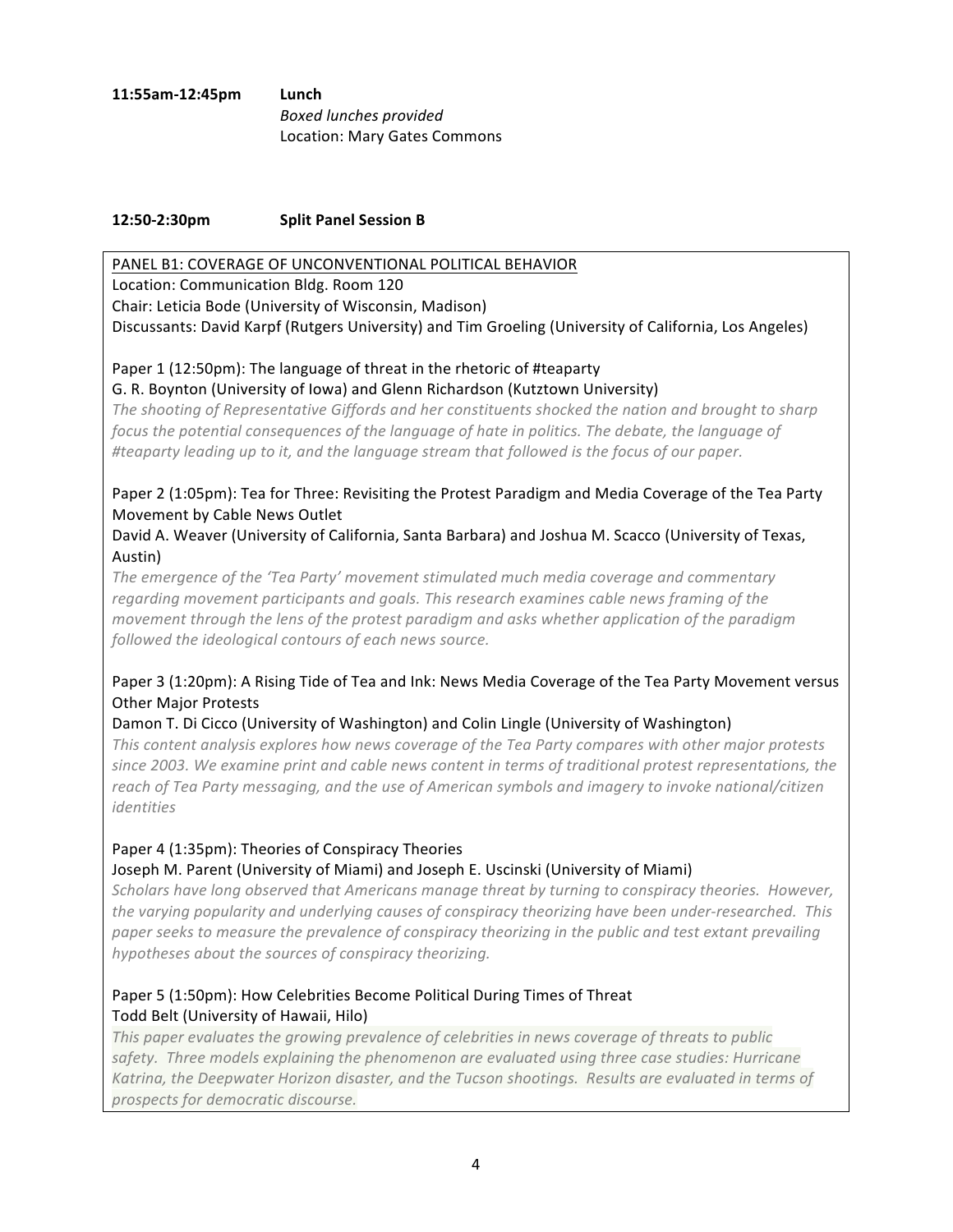## PANEL B2: INFORMATION PROCESSING IN POLITICAL COMMUNICATION

Location: Communication Bldg. Room 226 Chair: Toby Bolsen (Georgia State University) Discussant: Matt Levendusky (University of Pennsylvania)

## Paper 1 (12:50pm): Communication, Persuasion, and the Conditioning Value of Selective Exposure: Like Minds May Unite and Divide But They Mostly Tune Out

## Kevin Arceneaux (Temple University), John Cryderman (Temple University) and Martin Johnson (University of California, Riverside)

Does opinionated news polarize and harden opinions? We integrate the elaboration likelihood model of *attitude&development&into&our&theoretical&model&of&selective&media&exposure.& By&allowing&participants&to&* reveal viewing preferences in an experimental setting, we find viewing preferred programming *moderates the influence of political stimuli on evaluations of arguments.* 

## Paper 2 (1:05pm): Visualizing the Facts: Visual Processing's Role in Combating Political Misinformation Ashley Muddiman (University of Texas, Austin)

*Research has examined the threat of political misinformation but findings fall short of determining how people learn correct political facts. This experiment examines whether characteristics of fact-checking messages, namely the use of visual icons, help individuals remember information. Findings examine message strategies that may slow the spread of political misinformation.* 

## Paper 3 (1:20pm): A Field Experiment on the Internet's Effect in an African Election: Savvier Citizens, Disaffected Voters, or Both?

## Catie Snow Bailard (George Washington University)

*While scholarship is already underway investigating when the Internet will (and will not) facilitate political&organization,&this&study&makes&a&unique&contribution&to&this&effort&by&considering&whether&the& Internet also influences the desire to organize in the first place. Through a randomized field experiment conducted in Tanzania in the months leading up to the 2010 presidential election, this study explores* whether the Internet influenced individuals' perception of the fairness of the election and recount.

#### Paper 4 (1:35pm): Friend or Foe: From Social Interaction to Leadership Judgment Claire Robinson (Massey University, New Zealand)

This paper discusses how people use the perceptive tools they are equipped with as social beings to assess the extent to which a political leader or potential leader manages threat at mediated face-to-face, one-on-one, small and large group interpersonal distances, and how this then translates into leadership *judgment.*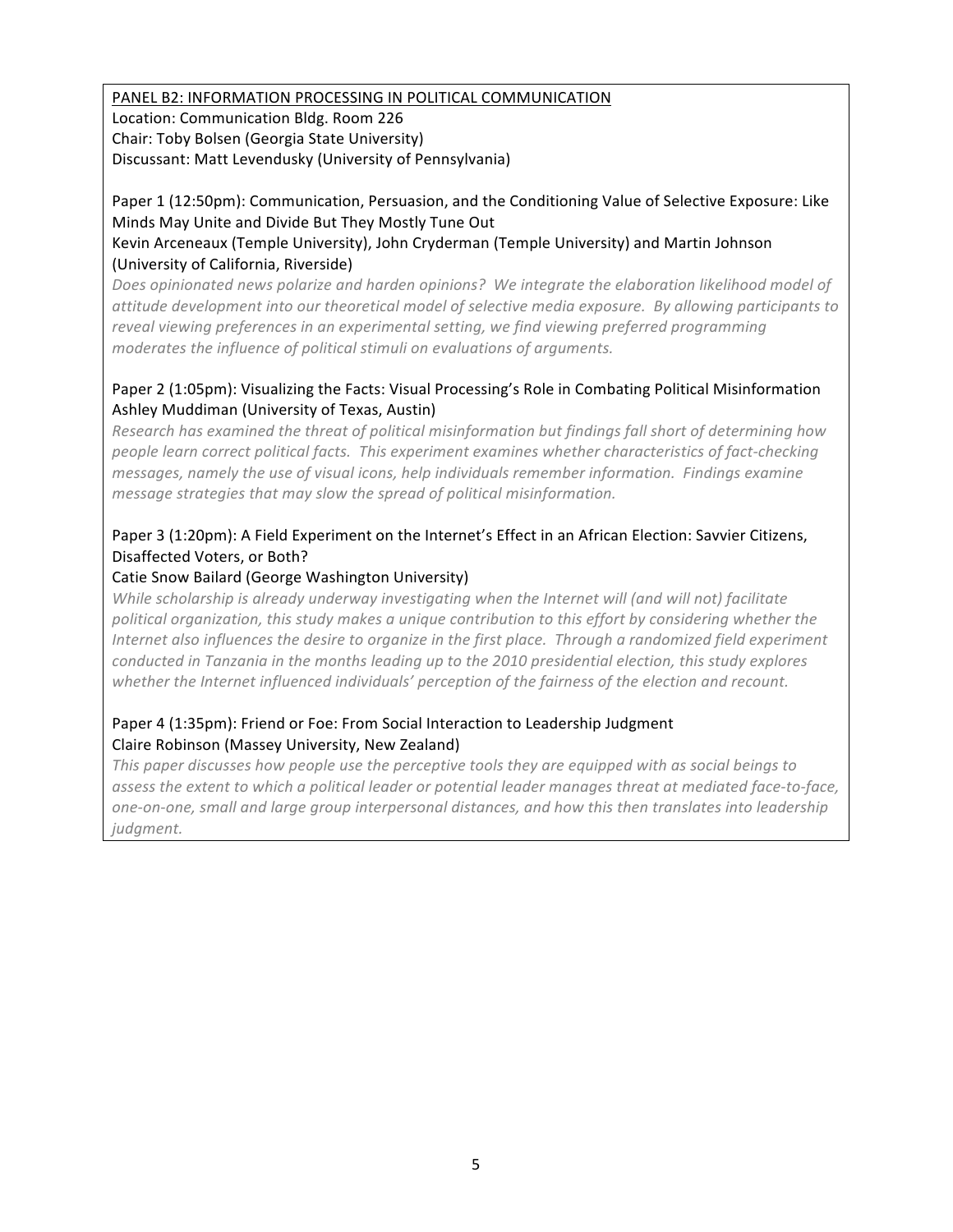#### **2:35-4:15pm Split Panel Session C**

#### PANEL C1: THE POLITICAL COMMUNICATION OF THREAT Location: Communication Bldg. Room 120 Chair: Jack Collens (University of Georgia) Discussant: Tom Birkland (North Carolina State University)

## Paper 1 (2:35pm): Norms, Threat Appeals, and Actions for the Public Good Toby Bolsen (Georgia State University)

*This paper utilizes data from a survey-experiment to test hypotheses about how social norms and threat* appeals shape individuals' intentions to discuss energy conservation with others and actual donations to a non-profit conservation organization. The results accentuate the importance of incorporating norms *into the study of political behavior.* 

## Paper 2 (2:50pm): Framing and Ideology in Television News: Representations of Islam as Security Threat in Britain and France

#### Chris Flood (University of Surrey)

The paper deals with the relationship between framing and ideology in the production of TV news *outputs. It introduces a model of ideological marking which is applied to the representation of Islam(ism)* as security threat on the main evening news bulletins broadcast by BBC1 and France 2, flagship channels  $of$  their respective countries.

# Paper 3 (3:05pm): A Theory on Danger Frames

## Ingrid D. Anderson (Washington University in St. Louis)

*This paper uses neuroscience literature on fear conditioning to develop hypotheses about how people respond&to&political&information&framed&in&terms of&threat&or&danger.& It&examines&whether&danger&* frames create political considerations that are more vivid and enduring, and whether those  $considerations$  are more likely to influence political attitudes.

## Paper 4 (3:20pm): Structural Stigma of Disease and Coercive Public Health Policy Dina Shapiro (University of Pennsylvania)

*In 1986, a California proposal to quarantine AIDS infected individuals received two million supporting votes; even though there was no credible medical or public health argument favoring this measure.* Analysis of the political campaign for this initiative illustrates how support was built by conveying stigmatizing information about AIDS infected individuals.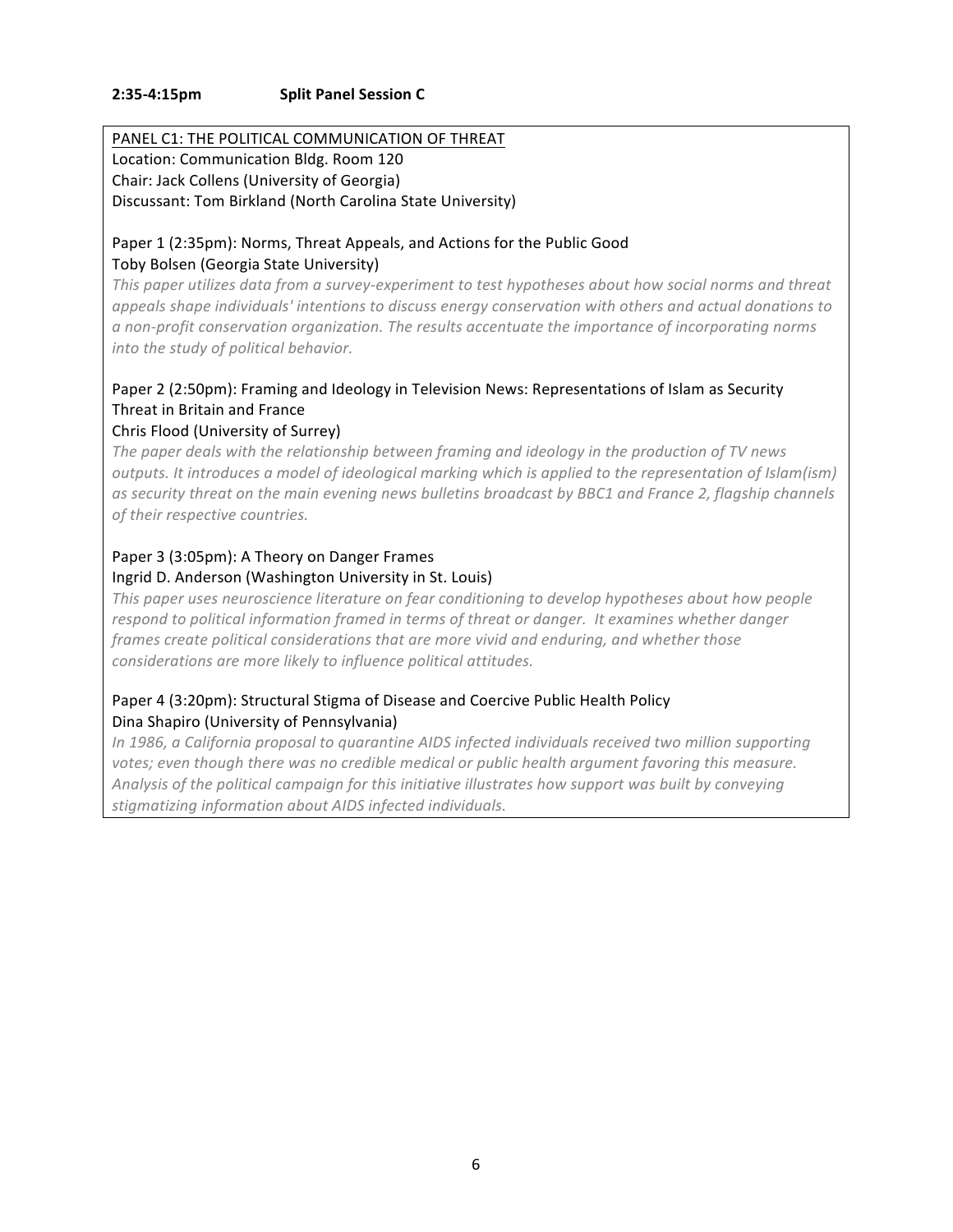PANEL C2. POLITICAL COMMUNICATION IN CHINA/US RELATIONS *Co-Sponsored by The Chahar Institute in Beijing, The Carter Center China Program in Atlanta, and The* **Halle Institute for Global Learning at Emory University** 

Location: Communication Bldg. Room 226 Chair: Joshua Scacco (University of Texas, Austin) Discussant: Yong Deng (US Naval Academy)

### Paper 1 (2:35pm): The Rise of China: Elite Perceptions and the Future of US-China relations Yawei Liu (The Carter Center & Emory University) and Justine R. Zheng (London School of Economics)

*The authors examine the views of American and Chinese elites on the rise of China, drawing on media* sources and interviews. They discuss how China's newly gained confidence, and even threatening  $arrogance$ , will impact China's political reform. The authors draw tentative conclusions on how these perceptions will affect the US-China relationship.

## Paper 2 (2:50pm): China's Intellectuals and the New Public Diplomacy: 2010-2015 Kejin Zhao (Tsinghua University & The Chahar Institute)

*China's new academic initiative in public diplomacy, the priority issues and challenges ahead are* discussed, based on recent publications and interviews with more than 50 Chinese government officials *and&scholars&between&2003&and&2010.&*

## Paper 3 (3:05pm): Image Management in Public Diplomacy: A Political Psychology Perspective Doris A. Graber (University of Illinois, Chicago)

Public diplomacy is difficult because it requires communicating across cultural barriers. What kinds of psychological hurdles confront practitioners of public diplomacy? This paper highlights the challenging psychological appraisals that public diplomacy practitioners must make when they try to convey favorable images of their country.

## Paper 4 (3:20pm): Information and Emotion: Challenges and Opportunities for Political Communication in China-US Relations

## Holli A. Semetko (Emory University)

*National&and&transnational&news&media&continue&to&be&the&most&important&source&of&information&for&* most people about foreign affairs. New public diplomacy initiatives launched in the US and China in 2009 are discussed, drawing on case studies and content analysis, in the context of political communication  $r$ *esearch and international relations.*